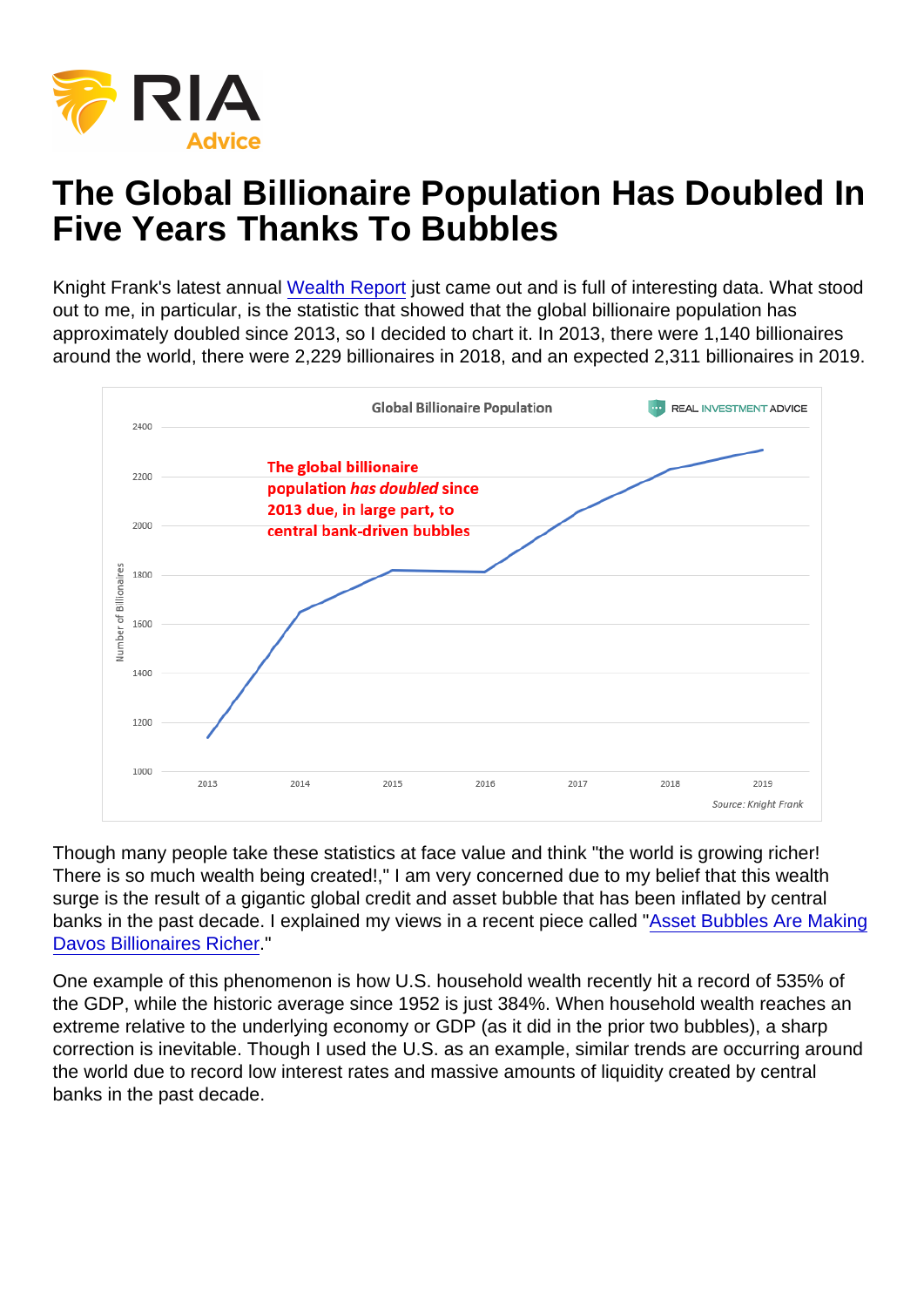

Global interest rates have been at 5,000 year lows for much of the past decade, which is one of the main contributors to the global asset bubble that has created so many new billionaires (low interest rates lead to higher asset prices).





Sources: Bank of England, Global Financial Data, Homer and Sylla "A History of Interest Rates" Notes: the intervals on the x-axis change through time up to 1700 - see page 3 for methodology.

**Real Investment Report** 

Market updates, sector analysis, 401k plan manager & more.

> Subscribe today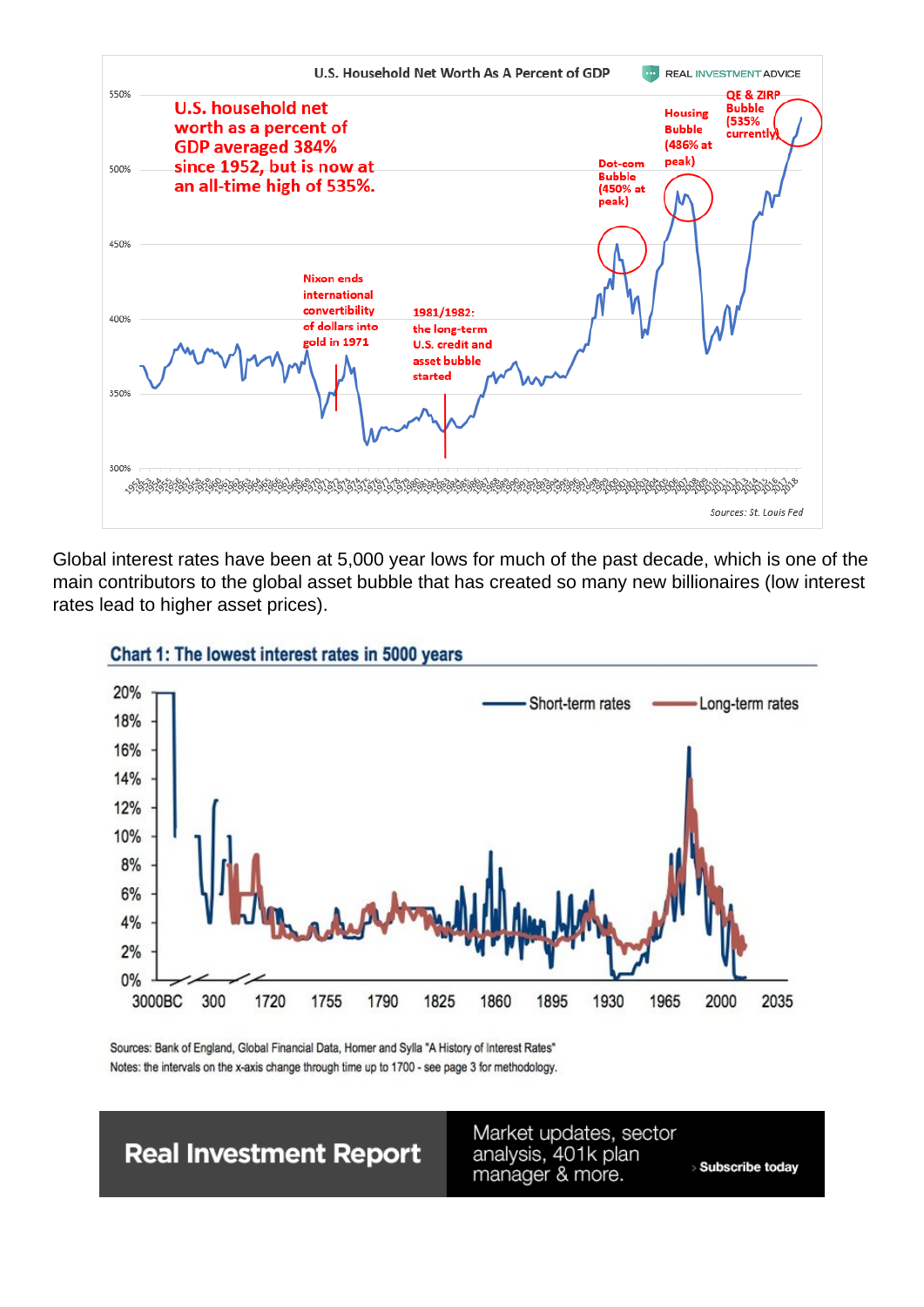Enabled by ultra-low interest rates, **global debt has surged by nearly \$150 trillion since 2003 and \$70 trillion since 2008.** As bad as the 2008 global financial crisis was, the next crisis will hit the global economy even harder simply due to the fact that an additional \$70+ trillion in debt has been added.



In most major economies, debt has been growing at a faster rate than the underlying GDP:



The debt binge of the past several decades caused global debt as a percentage of GDP to reach an all-time high of 225% in recent years (see black line):